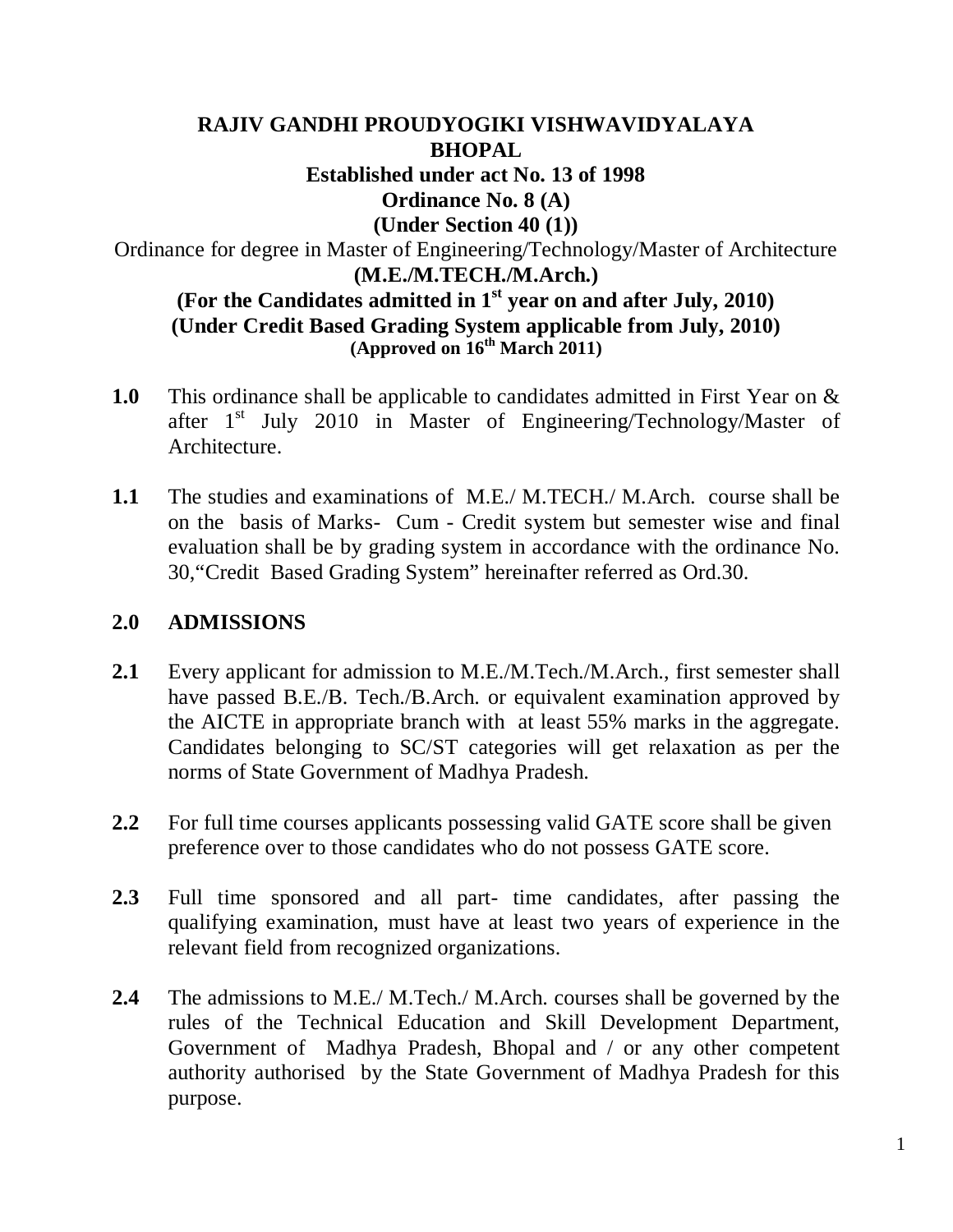### **3.0 EXAMINATIONS**

**3.1** The Post Graduate courses in Engineering/Technology/Architecture leading to the Degree of Masters of Engineering / Technology/Architecture (M.E./M.Tech./M.Arch.) of the university shall be divided into four semesters in the case of full time courses and six semesters in the case of part time courses. Each semester would be approximately of six months duration including vacation/preparatory leave/examination/industrial training etc.

**3.2** There shall be University Examinations at the end of each semester. These examinations shall be named as:

- (a) M.E./M.Tech./M.Arch. First Year -First semester -I semester -Second semester -II semester
- (b) M.E./M.Tech./M.Arch. Second Year -Third Semester -III semester -Fourth semester -IV semester
- (c) M.E./M.Tech./M.Arch. Third Year (Only for part time courses) - Fifth semester -V semester - Sixth semester -VI semester
- **3.3** The semester examination will generally be held in Nov-Dec. and April-May in each year.
- **3.4** The Fourth semester in the case of full time course and sixth semester in the case of part time course is the semester for project. During this semester the candidate shall devote himself for the research work, in connection with any of the aspects of technology relevant to the course selected, and assigned to him/her by the Head of the Department concerned in the respective college. Prior to submission of dissertation, candidate shall present a pre-submission seminar on his/her work. At the end of the semester the candidate shall submit three typed or printed copies of the dissertation written by him/her to the university through the Director/Principal of the college. The dissertation should be accompanied by the certificate from the Head of the Department and the project supervisor to the effect that it embodies actual work by the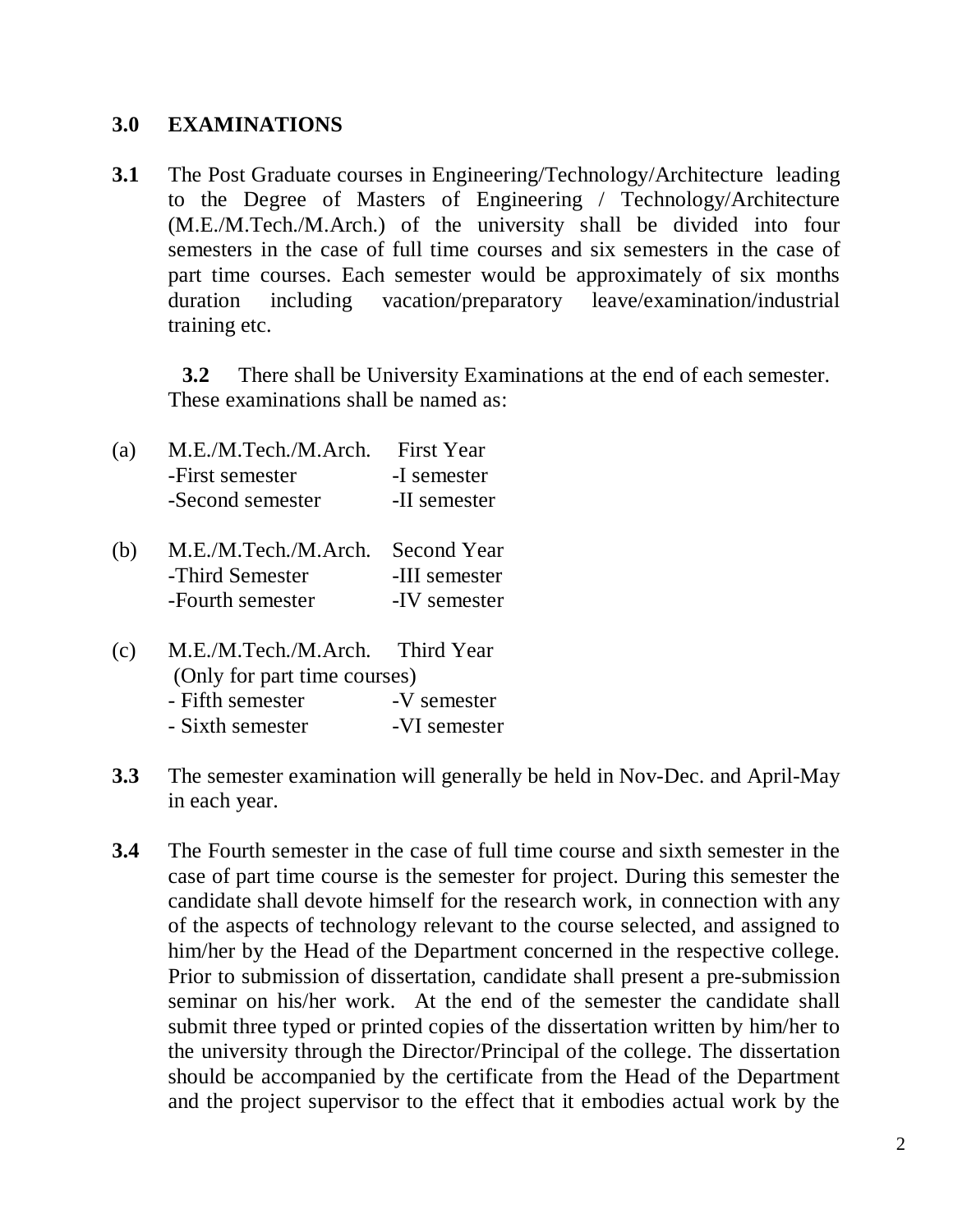candidate and that the work has not been submitted earlier in part or full for the award of any other degree.

- **3.5** The candidate shall be permitted to appear at the semester examination provided he/she has successfully prosecuted a course of study in the UTD or in an affiliated college for that semester in the concerned course, with stipulated attendance as mentioned in para 12 of this ordinance.
- **3.6** A candidate who has failed in any subject of a semester shall be permitted to reappear in that subject in subsequent examination, subject to conditions given at para 10.3 of this ordinance.

# **4.0 PROMOTION TO HIGHER SEMESTER AND YEAR**

A candidate who has been admitted in the Master of Engineering/Technology/Master of Architecture course will be promoted to the higher class in accordance with the following rules:

- **4.1** For the award of degree minimum Cumulative Grade Point Average (CGPA) required is 5.0.
- **4.2** To pass a particular subject of the course the minimum required grade is D. However, the candidate should also separately score minimum of grade D in end semester examinations of theory and practical parts of the subject. For practical examinations one external examiner from out side the institute shall always be there.
- **4.3** A candidate who fails to score minimum of grade D in more than two subjects (Theory and Practical of the same subject shall be treated as two subjects) in a particular year, shall not be admitted to the next higher year.
- **4.4** The result of fourth and final semester for full time candidates and sixth and final semester for part-time candidates shall be declared only if the candidates has fully cleared all the previous semesters.
- **4.5** If a candidate has passed all the subjects of the course but has failed to score a minimum CGPA of 5.0 as per the requirement of rule 4.1 above, such a candidate shall be permitted to improve requisite grade point by reappearing in maximum of two theory /practical, subjects chosen from subjects of first to third semesters for full time candidates and first to fifth semesters for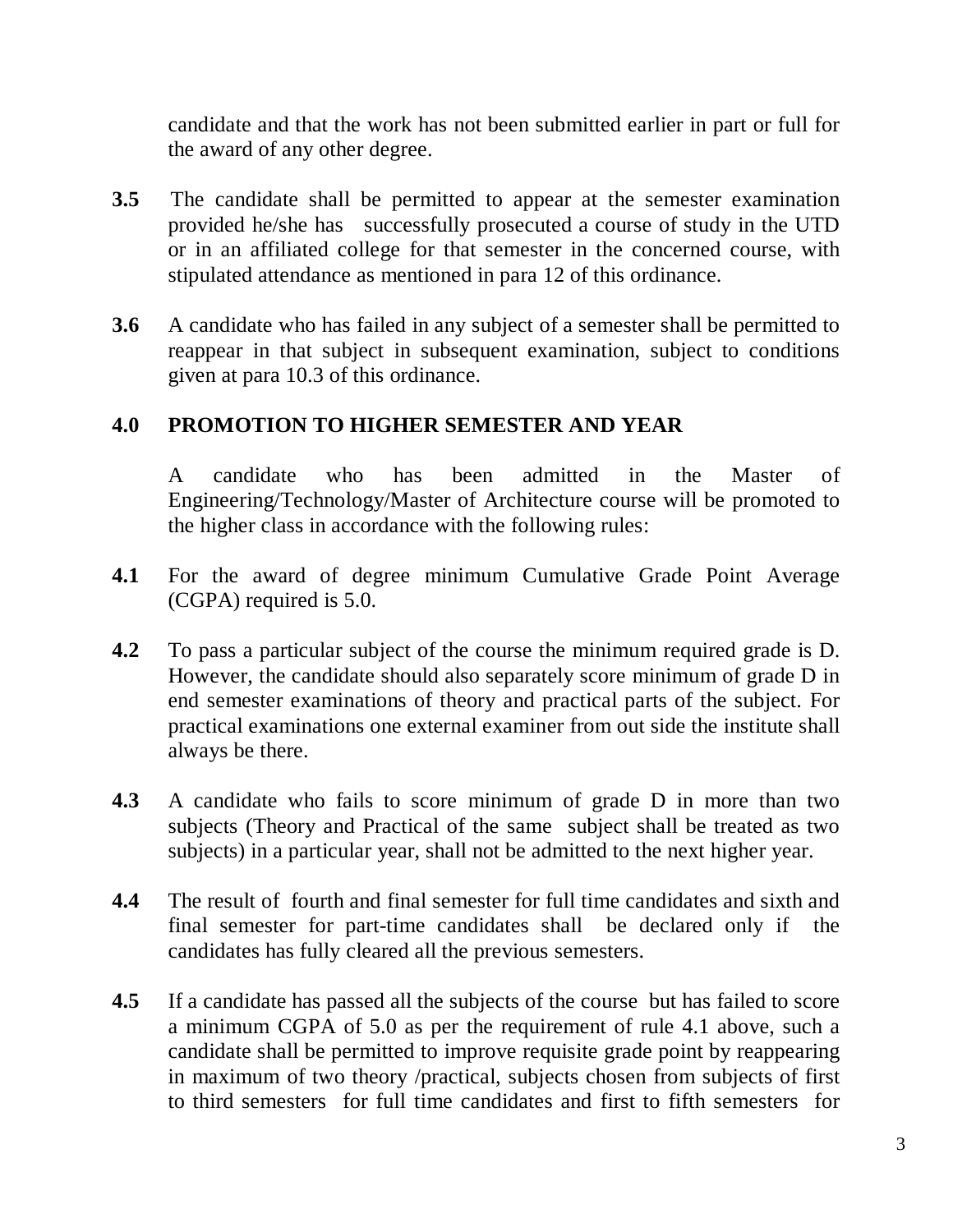part time candidates in the ensuing examination. Theory and practical of a subject shall be treated as separate subjects.

- **4.6** Other than the provision of rule 4.5 above a candidate shall not be permitted to reappear, in the papers which he/she has cleared, for improvement of division/marks or for any other purpose.
- **4.7** A candidate may provisionally continue to attend next higher year, even if, the result of qualifying year / semester has not been declared. However, subsequently if he/she is not able to clear qualifying semester examination, the candidate cannot claim any right on the basis of his/her provisional admission.

# **5.0 AWARD OF CREDITS AND GRADES**

- **5.1** Each course, along with its weightage in terms of units and equivalent credits, shall be recommended by the concerned Board of Studies and shall be approved by the Standing Committee of Academic Council and the Executive Council. Only approved courses can be offered during any semester.
- **5.2** A student shall be continuously evaluated for his / her academic performance in a subject through tutorial work, practicals, home assignments, mid-semester tests, field work, seminars, quizzes, end-semester examinations and regularity, as proposed by respective Board of Studies and approved by Standing Committee of Academic Council and Executive Council of the University.
- **5.3** The distribution of weightage /marks for each component shall be decided by the respective of Board of Studies and approved by Standing Committee of Academic Council and Executive Council of the University subject to such stipulation as given under:

| (a)          | <b>Theory Block</b>                 |      |  |
|--------------|-------------------------------------|------|--|
| i.           | Quizzes, assignments and regularity | 10%  |  |
| ii.          | $Mid$ – semester tests –            | 20%  |  |
| iii.         | End – semester examination-         | 70%  |  |
| <b>Total</b> |                                     | 100% |  |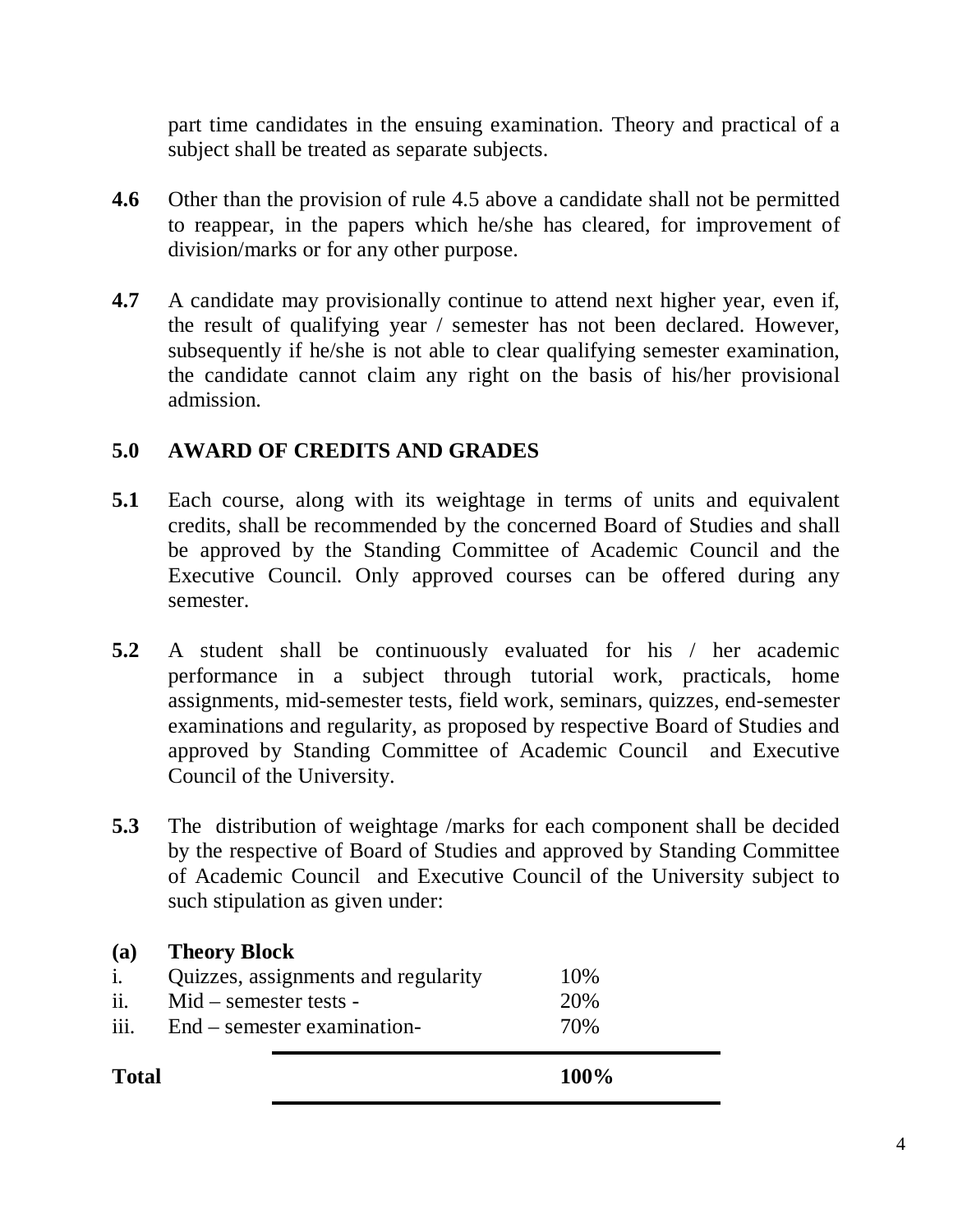#### **(b) Practical Block**

| <b>Total</b>          |                                                                    | 100% |
|-----------------------|--------------------------------------------------------------------|------|
| $\ddot{\mathbf{i}}$ . | End – semester examination-                                        | 60%  |
| 1.                    | Lab work and performance, quizzes,<br>assignments and regularity - | 40%  |

- **5.4** Project work shall be treated as practical subject.
- **5.5** In each semester, the institute will be required to conduct at least two mid semester tests for theory block.
- **5.6** Each student, registered for a course, shall be awarded grade by the concerned faculty / faculties for the specific subject/paper. The grades awarded to a student shall depend upon his continuous evaluation through performance in various examinations, assignments, quizzes, laboratory work, class work, mid semester tests and regularity. The grades to be used and their numerical equivalents are as under :

### **Credit Based Grading System**

| Grade            | %Marks range (based<br>absolute marks<br><b>on</b> | Grade<br>Point   | <b>of</b><br><b>Description</b><br>performance |
|------------------|----------------------------------------------------|------------------|------------------------------------------------|
| $A^+$            | system)<br>91-100                                  | 10               |                                                |
|                  |                                                    |                  | Outstanding                                    |
| $\mathbf{A}$     | 81-90                                              | 9                | Excellent                                      |
| $B^+$            | 71-80                                              | 8                | Very Good                                      |
| B                | 61-70                                              | 7                | Good                                           |
| $\overline{C}^+$ | $51 - 60$                                          | 6                | Average                                        |
| $\mathcal{C}$    | $41 - 50$                                          | 5                | Satisfactory                                   |
| D                | 40 Only                                            | 4                | Marginal                                       |
| $\mathbf{F}$     | below 40                                           |                  | Fail.                                          |
|                  |                                                    | $\left( \right)$ | Incomplete.                                    |
| W                |                                                    |                  | Withdrawal                                     |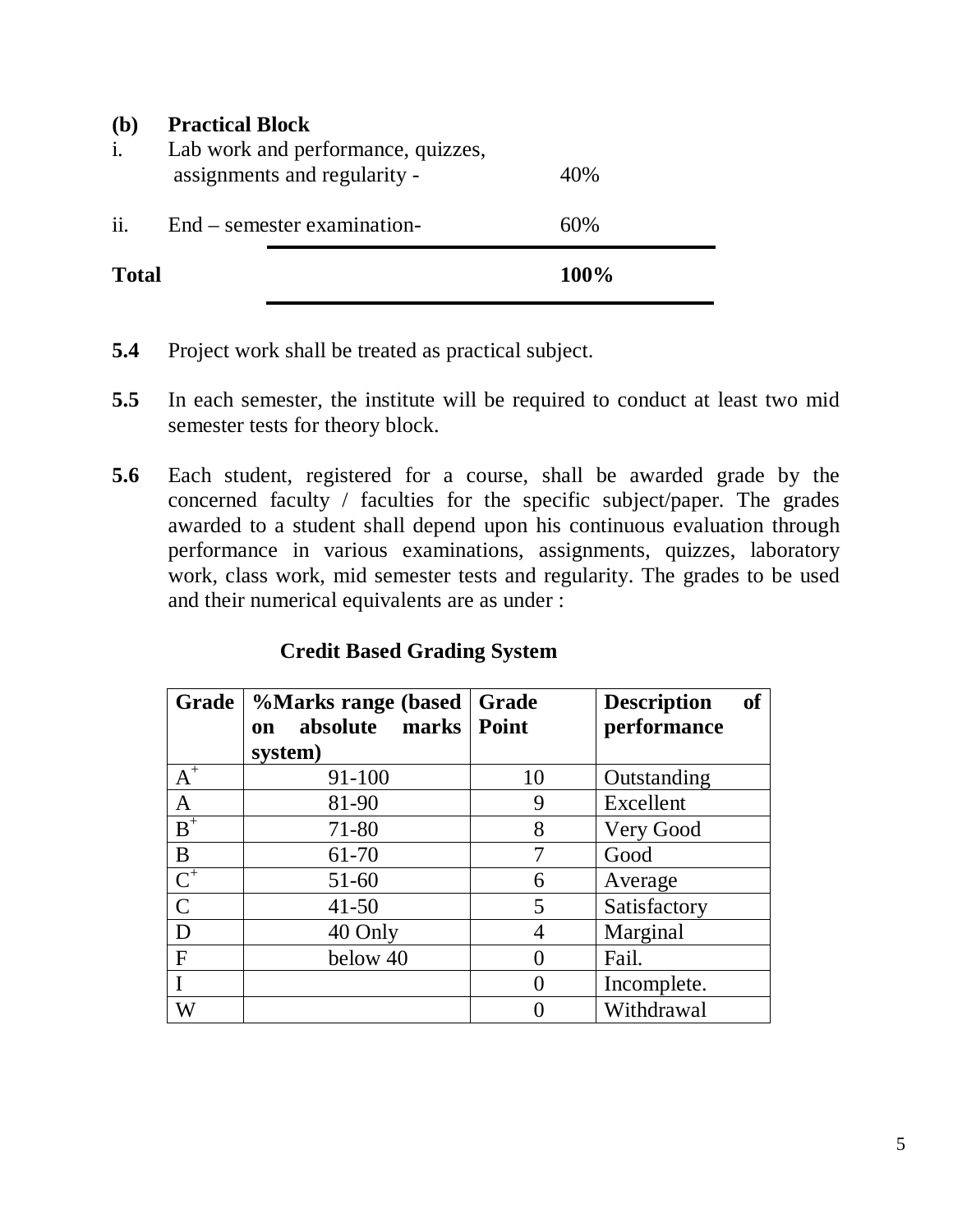**5.7** The Semester Grade Points Average (SGPA) and Cumulative Grade Point Average (CGPA) shall be calculated as under:-

$$
SGPA = \frac{\sum_{i=1}^{n} c_i p_i}{\sum_{i=1}^{n} c_i}
$$

Where  $c_i$  is the number of credits offered in the i<sup>th</sup> subject of a Semester for which SGPA is to be calculated,  $p_i$  is the corresponding grade point earned in the i<sup>th</sup> subject, where  $i = 1, 2, \ldots$  n, are the number of subjects in that semester.

$$
CGPA = \frac{\sum_{j=1}^{m} SG_j NC_j}{\sum_{j=1}^{m} NC_j}
$$

here NC<sub>j</sub> is the number of total credits offered in the  $j<sup>th</sup>$  semester, SG<sub>j</sub> is the SGPA earned in the  $j<sup>th</sup>$  semester, where  $j = 1, 2, \dots$  m, are the number of semesters in that course.

**5.8** The grade sheet at the end of each even semester examination shall show CGPA till the end of that semester. The final examination grade sheet at the end of final semester examination of the course shall also indicate CGPA, equivalent percentage marks and the division awarded, according to the rule as given in para 7.0 of this ordinance .

#### **6.0 CONDONATION OF DEFICIENCY**

**6.1** One grace mark will be given to the candidate who is either failing in any semester or missing distinction/ first division by one mark, on behalf of the Vice-Chancellor in the M.E./ M.TECH./ M.Arch. examination.

#### **7.0 AWARD OF DIVISION**

**7.1** Division shall be awarded only after the fourth (sixth for part time course) and final semester examination based on integrated performance of the candidate for all the two(three for part time course) years as per following details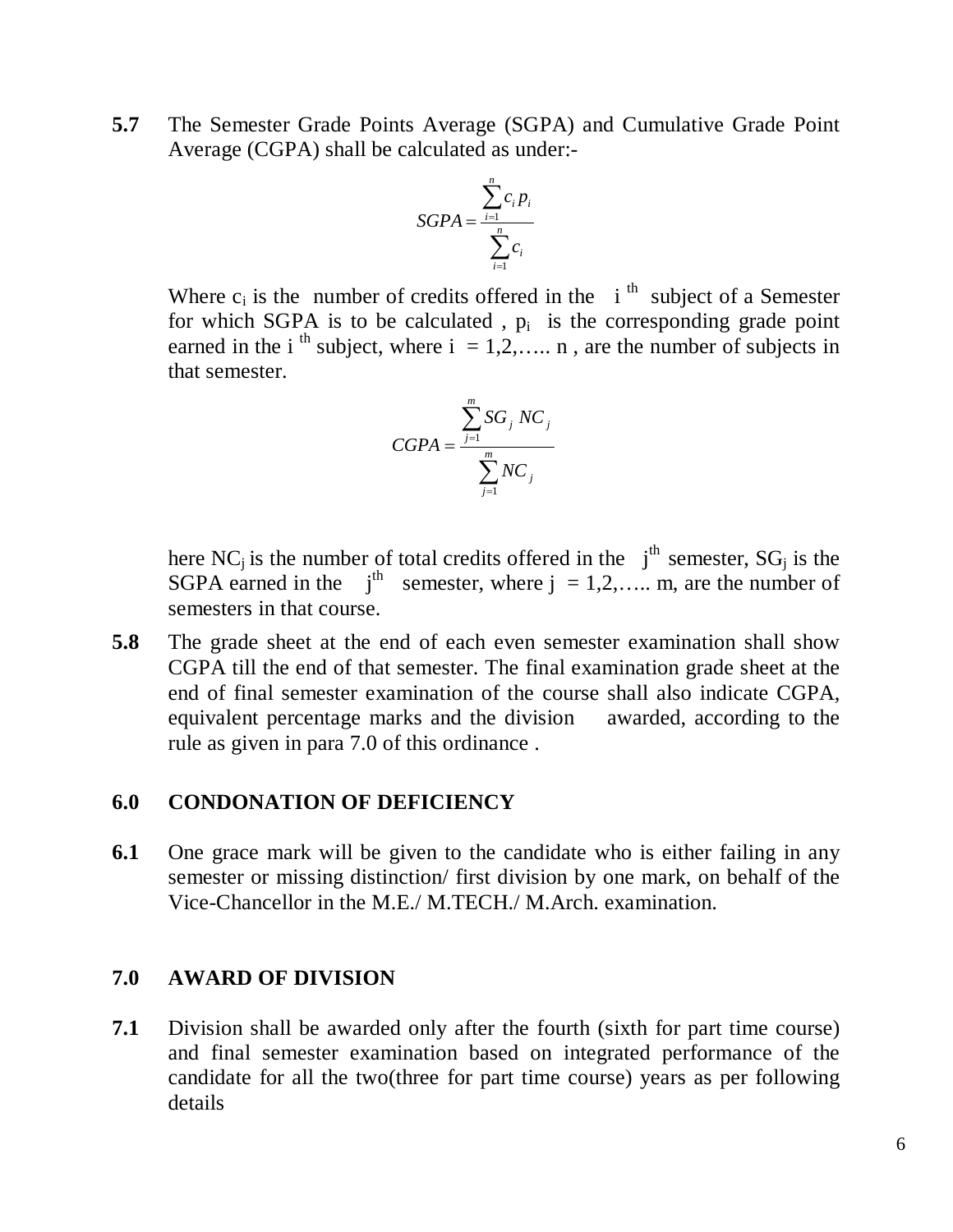| CGPA Score               | <b>Divisions</b>                      |
|--------------------------|---------------------------------------|
| $7.5 \leq CGPA$          | First Division With<br><b>Honours</b> |
| $6.5 \leq CGPA < 7.5$    | <b>First Division</b>                 |
| $5.0 \leq CGPA \leq 6.5$ | <b>II</b> Division                    |

**7.2** The conversion from grade to an equivalent percentage in a given academic program shall be according to the following formula applicable

Percentage marks scored= CGPAx10

## **8.0 POST GRADUATE DIPLOMA**

- **8.1.** A candidate on successfully completion of the first three semesters of full time course or the first five semesters of part time course, with minimum CGPA of 5.0, shall be eligible for the award of a Post Graduate Diploma in Engineering if he/she withdraws from course or fails to submit his/her project report within the maximum duration of the course. The grade and division shall be assigned in Post Graduate Diploma as per the scales laid down in relevant Clauses of this Ordinance.
- **8.2** A candidate who possesses a Post Graduate Diploma in Engineering of the university shall be eligible for admission to the fourth semester in case of full time and six semester in case of part time for the purpose of completing the course, leading to the Master's Degree in Engineering within maximum duration of this course as per para 10.3 of this Ordinance, provided that immediately after the declaration of the results of the final semester examinations and before conferment of the Degree of (M.E./M.TECH.) the candidate shall surrender to the university the Post graduate Diploma he/she possesses.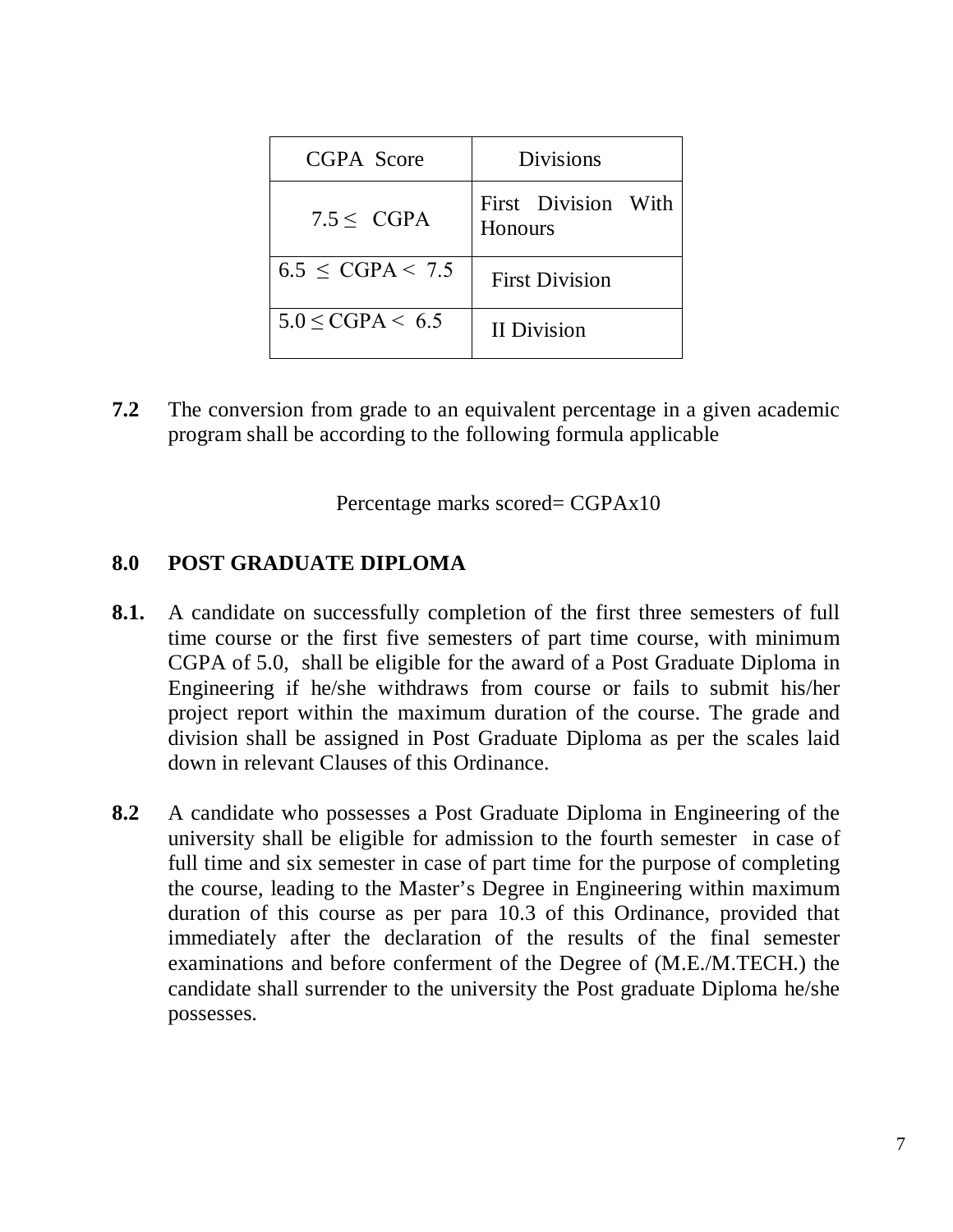## **9.0 READMISSION**

**9.1** A candidate who has discontinued the course during any semester may, on the recommendation of the Director/Principal of the college, be permitted to take re-admission to the course at the beginning of the semester concerned in a subsequent year, provided that the duration of course for such readmitted candidate shall be counted from the date of his/her first admission.

# **10.0 DURATION OF COURSE**

- **10**.1 There shall be at least fourteen weeks of teaching in every semester.
- **10.2** One hour of conduct in Lecture (L) / Tutorial (T) / Practical (P) per week shall be equal to one credit as allotted in the respective schemes.
- **10.3** The maximum duration of the course shall be Five years in the case of full time candidates and seven years in the case of part time candidates. However, for one mercy attempt the para 24.1.4 of the Ordinance No.12: "Examination General" shall be applicable.

# **11.0 MERIT LIST**

**11.1** In the notification declaring the results of the final semester examination for the Degree of M.E./ M.Tech./ M.Arch. , the names of the first candidate in order of merit in each branch shall be notified by the university, separately, for full time and part time courses, securing at least first division and passing all semester examinations in single attempt.

# **12.0 ATTENDENCE**

**12.1** Candidates appearing as regular students for any semester examination shall be required to attend at least 75% of lecturers delivered and of the practicals held, separately in each paper, provided that a short fall in attendance up to 10% and 5% can be condoned by the Director/Principal of the College and Vice Chancellor of Rajiv Gandhi Proudyogiki Vishwavidyalaya, respectively, for satisfactory reasons.